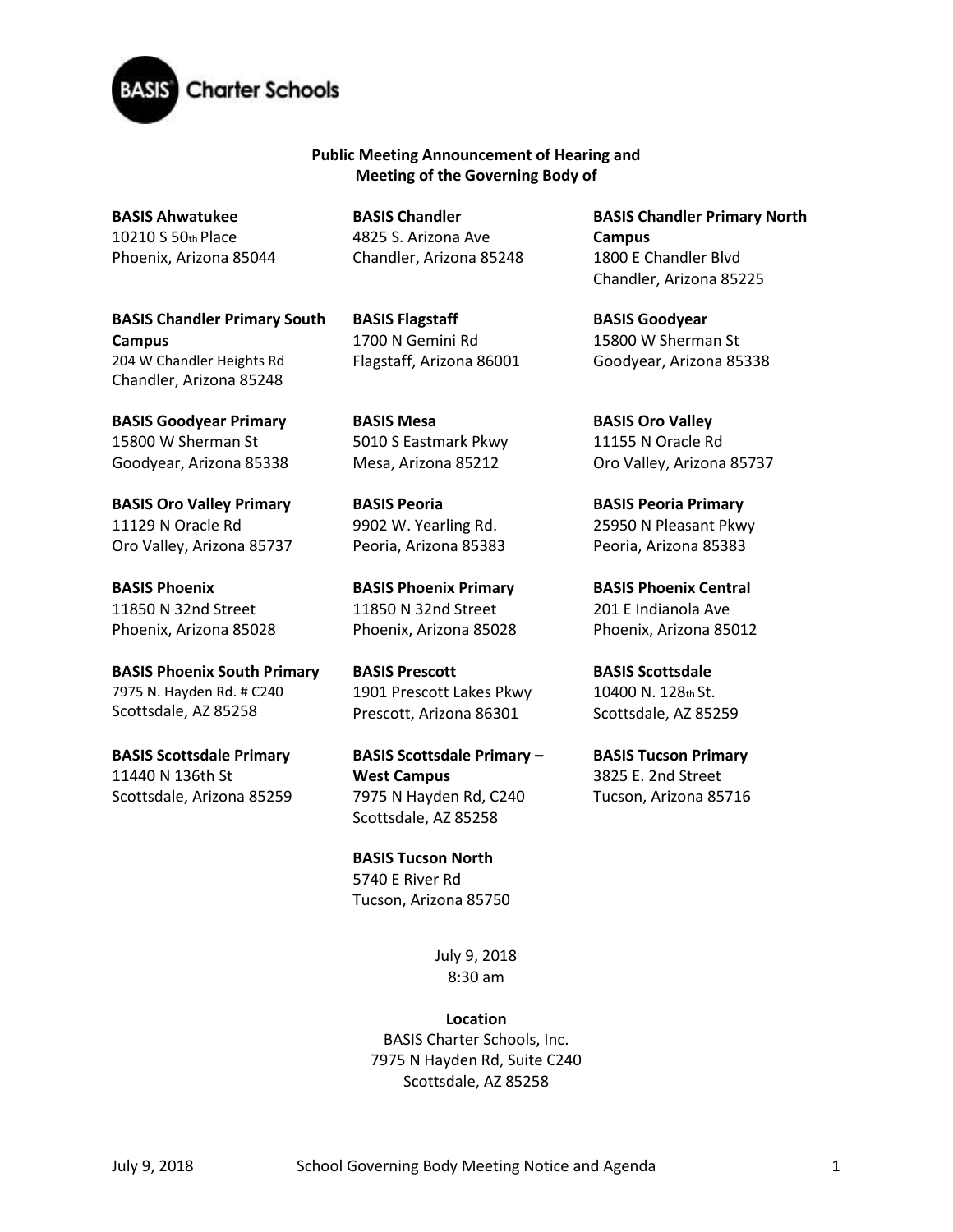

## **Conference Call**

Dial-in Number: (712) 451-0450, Attendee Pin: 925978

School Governing Body Members will be present telephonically. Members of the public may attend the meeting in person at location listed, telephonically, or at any of the above listed school locations.

## **Amended Agenda**

- 1. Call to Order
- 2. Public hearing and presentation of proposed budget for BASIS Ahwatukee, BASIS Chandler, BASIS Chandler Primary North Campus, BASIS Chandler Primary South Campus, BASIS Goodyear, BASIS Goodyear Primary, BASIS Flagstaff, BASIS Mesa, BASIS Oro Valley, BASIS Oro Valley Primary, BASIS Peoria, BASIS Peoria Primary, BASIS Phoenix, BASIS Phoenix Primary, BASIS Phoenix Central, BASIS Phoenix South Primary, BASIS Prescott, BASIS Scottsdale, BASIS Scottsdale Primary, BASIS Scottsdale Primary – West Campus, BASIS Tucson Primary, and BASIS Tucson North
- 3. Review, discussion and possible action to approve **Resolution SGB19-01** to adopt the Proposed FY2019 Budget for BASIS Ahwatukee
- 4. Review, discussion and possible action to approve **Resolution SGB19-02** to adopt the Proposed FY2019 Budget for BASIS Chandler
- 5. Review, discussion and possible action to approve **Resolution SGB19-03** to adopt the Proposed FY2019 Budget for BASIS Chandler Primary North Campus
- 6. Review, discussion and possible action to approve **Resolution SGB19-04** to adopt the Proposed FY2019 Budget for BASIS Chandler Primary South Campus
- 7. Review, discussion and possible action to approve **Resolution SGB19-05** to adopt the Proposed FY2019 Budget for BASIS Flagstaff
- 8. Review, discussion and possible action to approve **Resolution SGB19-06** to adopt the Proposed FY2019 Budget for BASIS Goodyear
- 9. Review, discussion and possible action to approve **Resolution SGB19-07** to adopt the Proposed FY2019 Budget for BASIS Goodyear Primary
- 10. Review, discussion and possible action to approve **Resolution SGB19-08** to adopt the Proposed FY2019 Budget for BASIS Mesa
- 11. Review, discussion and possible action to approve **Resolution SGB19-09** to adopt the Proposed FY2019 Budget for BASIS Oro Valley
- 12. Review, discussion and possible action to approve **Resolution SGB19-10** to adopt the Proposed FY2019 Budget for BASIS Oro Valley Primary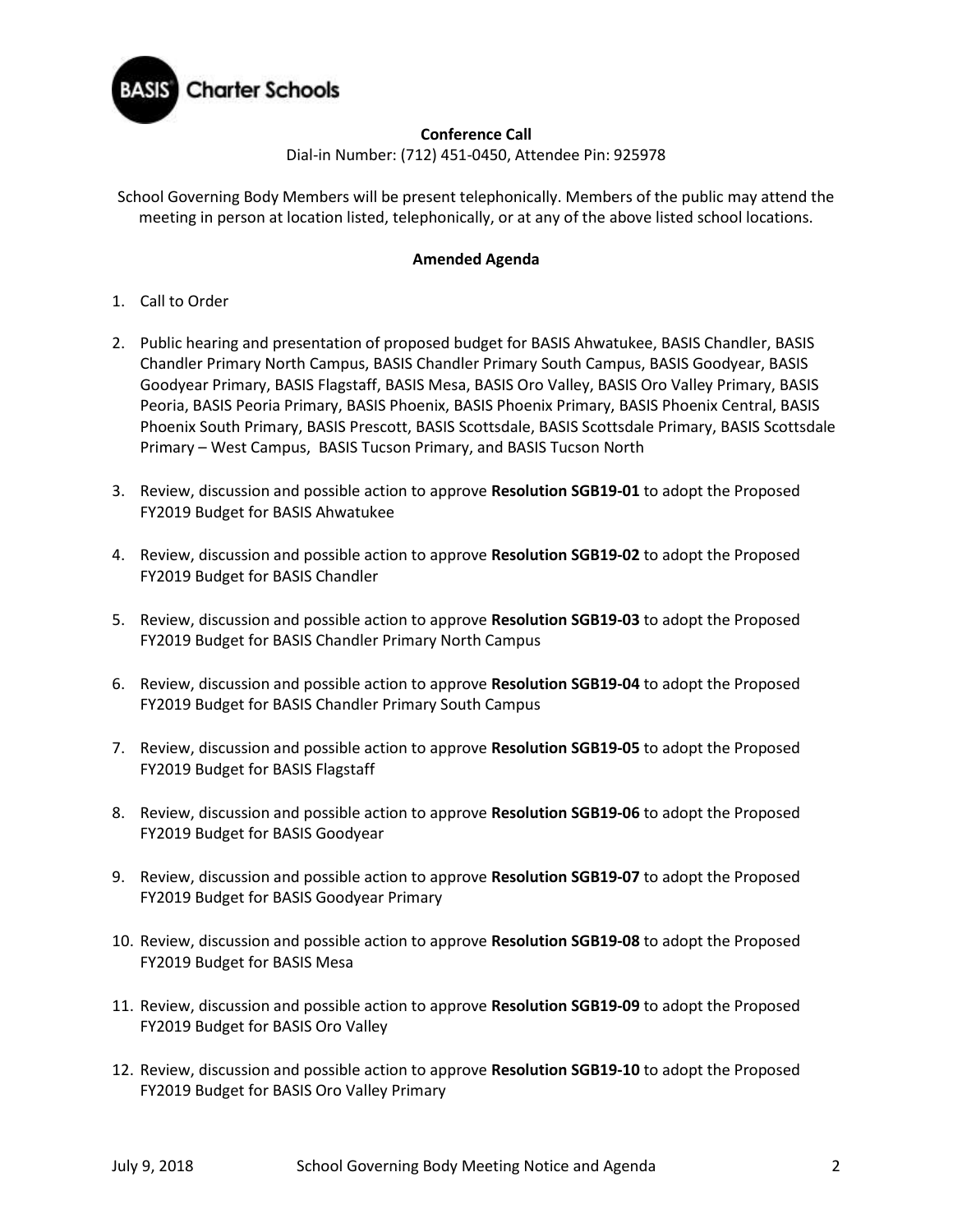

- 13. Review, discussion and possible action to approve **Resolution SGB19-11** to adopt the Proposed FY2019 Budget for BASIS Peoria
- 14. Review, discussion and possible action to approve **Resolution SGB19-12** to adopt the Proposed FY2019 Budget for BASIS Peoria Primary
- 15. Review, discussion and possible action to approve **Resolution SGB19-13** to adopt the Proposed FY2019 Budget for BASIS Phoenix
- 16. Review, discussion and possible action to approve **Resolution SGB19-14** to adopt the Proposed FY2019 Budget for BASIS Phoenix Primary
- 17. Review, discussion and possible action to approve **Resolution SGB19-15** to adopt the Proposed FY2019 Budget for BASIS Phoenix Central
- 18. Review, discussion and possible action to approve **Resolution SGB19-16** to adopt the Proposed FY2019 Budget for BASIS Phoenix South Primary
- 19. Review, discussion and possible action to approve **Resolution SGB19-17** to adopt the Proposed FY2019 Budget for BASIS Prescott
- 20. Review, discussion and possible action to approve **Resolution SGB19-18** to adopt the Proposed FY2019 Budget for BASIS Scottsdale
- 21. Review, discussion and possible action to approve **Resolution SGB19-19** to adopt the Proposed FY2019 Budget for BASIS Scottsdale Primary
- 22. Review, discussion and possible action to approve **Resolution SGB19-20** to adopt the Proposed FY2019 Budget for BASIS Scottsdale Primary – West Campus
- 23. Review, discussion and possible action to approve **Resolution SGB19-21** to adopt the Proposed FY2019 Budget for BASIS Tucson North
- 24. Review, discussion and possible action to approve **Resolution SGB19-22** to adopt the Proposed FY2019 Budget for BASIS Tucson Primary
- 25. Call to the Public
- 26. Review, discussion and possible action to ratify the **Minutes of the May 4, 2018** meeting of the BASIS Ahwatukee, BASIS Chandler, BASIS Chandler Primary North Campus, BASIS Chandler Primary South Campus, BASIS Goodyear, BASIS Goodyear Primary, BASIS Flagstaff, BASIS Mesa, BASIS Oro Valley, BASIS Oro Valley Primary, BASIS Peoria, BASIS Peoria Primary, BASIS Phoenix, BASIS Phoenix Central, BASIS Phoenix South Primary, BASIS Prescott, BASIS Scottsdale, BASIS Scottsdale Primary, BASIS Tucson Primary, and BASIS Tucson North School Governing Bodies